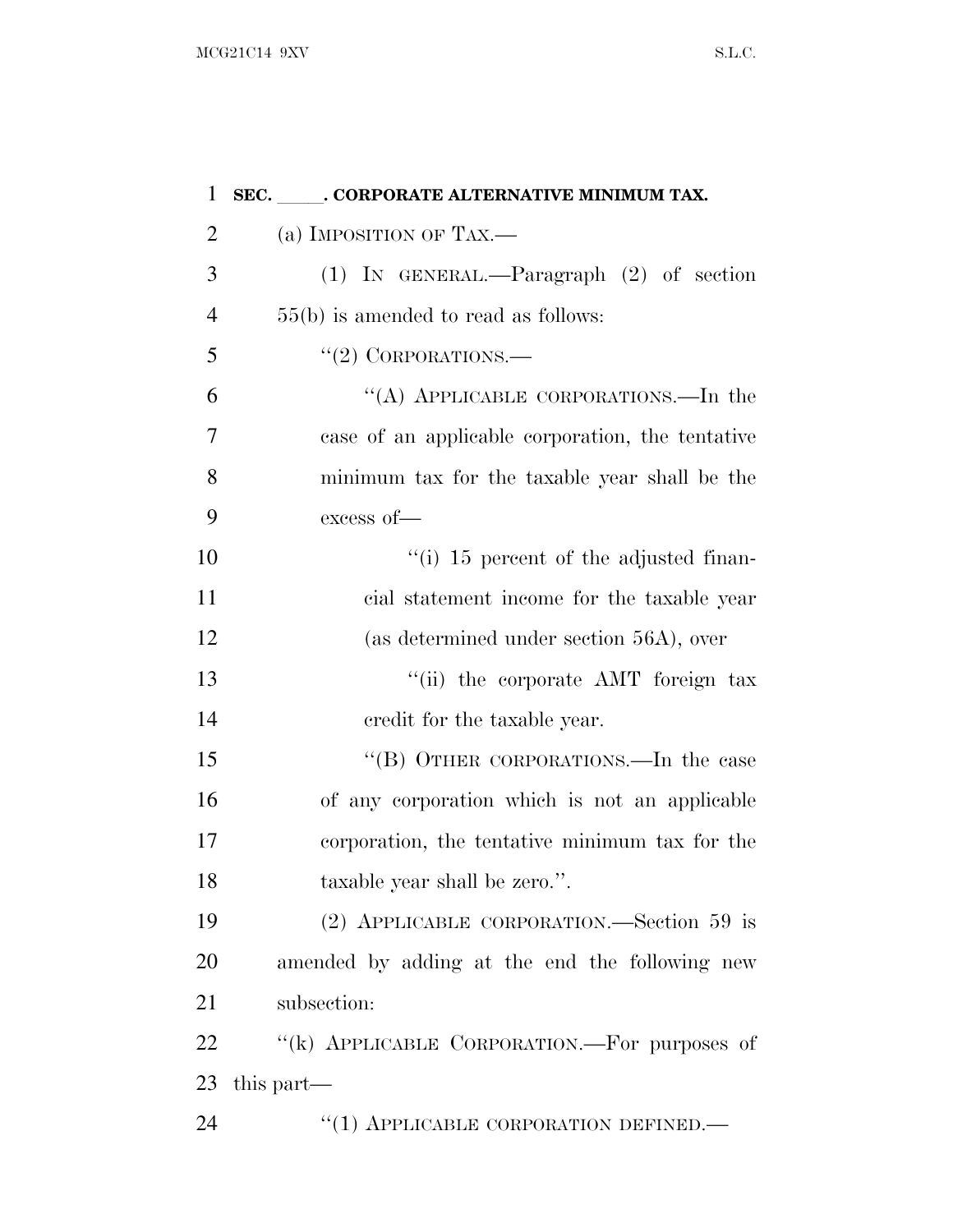| $\mathbf{1}$   | "(A) IN GENERAL.—The term 'applicable           |
|----------------|-------------------------------------------------|
| $\overline{2}$ | corporation' means any corporation (other than  |
| 3              | an S corporation, a regulated investment com-   |
| $\overline{4}$ | pany, or a real estate investment trust) which, |
| 5              | for any applicable 3-taxable year period—       |
| 6              | "(i) has the average annual adjusted            |
| $\overline{7}$ | financial statement income which is great-      |
| 8              | er than $$1,000,000,000,$ and                   |
| 9              | "(ii) in the case of a corporation de-          |
| 10             | scribed in paragraph $(2)$ , has an average     |
| 11             | annual adjusted financial statement income      |
| 12             | (determined without regard to the applica-      |
| 13             | tion of paragraph $(2)$ ) which is              |
| 14             | $$100,000,000$ or more.                         |
| 15             | "(B) APPLICABLE 3-TAXABLE YEAR PE-              |
| 16             | RIOD.—For purposes of this paragraph, the       |
| 17             | term 'applicable 3-taxable-year period' means,  |
| 18             | with respect to any corporation for any taxable |
| 19             | year, any 3 consecutive taxable years of such   |
| 20             | corporation occurring during the period ending  |
| 21             | with the taxable year which precedes such tax-  |
| 22             | able year. For purposes of the preceding sen-   |
| 23             | tence, only taxable years beginning after De-   |
| 24             | cember 31, 2019, shall be taken into account.   |
|                |                                                 |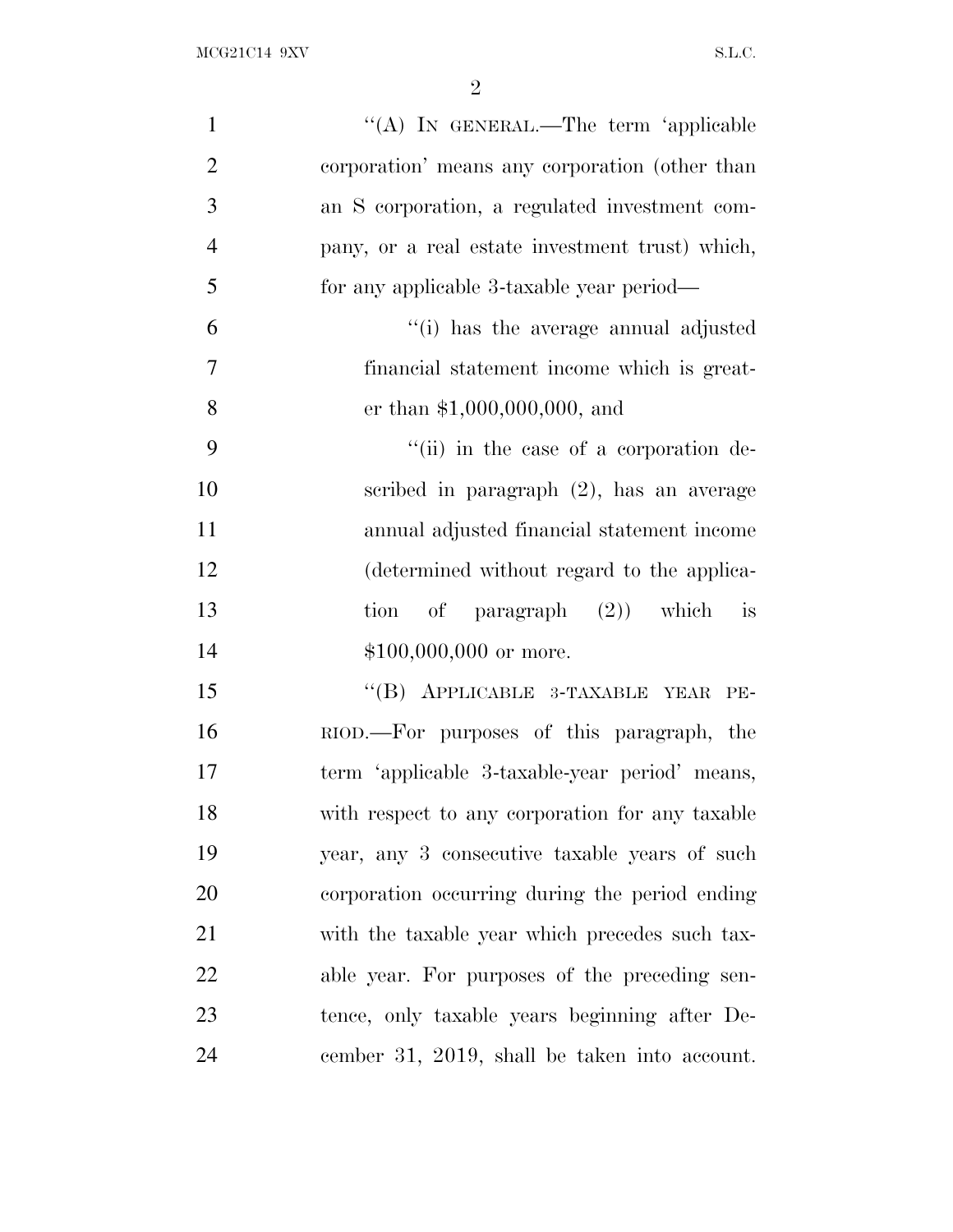| $\mathbf{1}$   | "(C) EXCEPTION.—Notwithstanding sub-              |
|----------------|---------------------------------------------------|
| $\overline{2}$ | paragraph (A), the term 'applicable corporation'  |
| 3              | shall not include any corporation which other-    |
| $\overline{4}$ | wise meets the requirements of subparagraph       |
| 5              | $(A)$ if—                                         |
| 6              | "(i) such corporation—                            |
| 7              | "(I) has a change in ownership,                   |
| 8              | <b>or</b>                                         |
| 9              | "(II) has a consistent reduction                  |
| 10             | in adjusted financial statement income            |
| 11             | below the dollar amounts applicable to            |
| 12             | such corporation under subparagraph               |
| 13             | $(A)$ , and                                       |
| 14             | "(ii) the Secretary determines that it            |
| 15             | would not be appropriate to continue to           |
| 16             | treat such corporation as an applicable cor-      |
| 17             | poration.                                         |
| 18             | The preceding sentence shall not apply to any     |
| 19             | corporation if, after the Secretary makes the     |
| 20             | determination described in clause (ii), such cor- |
| 21             | poration meets the requirements of subpara-       |
| 22             | graph $(A)$ for any applicable 3-taxable year pe- |
| 23             | riod beginning after the first taxable year for   |
| 24             | which the determination applies.                  |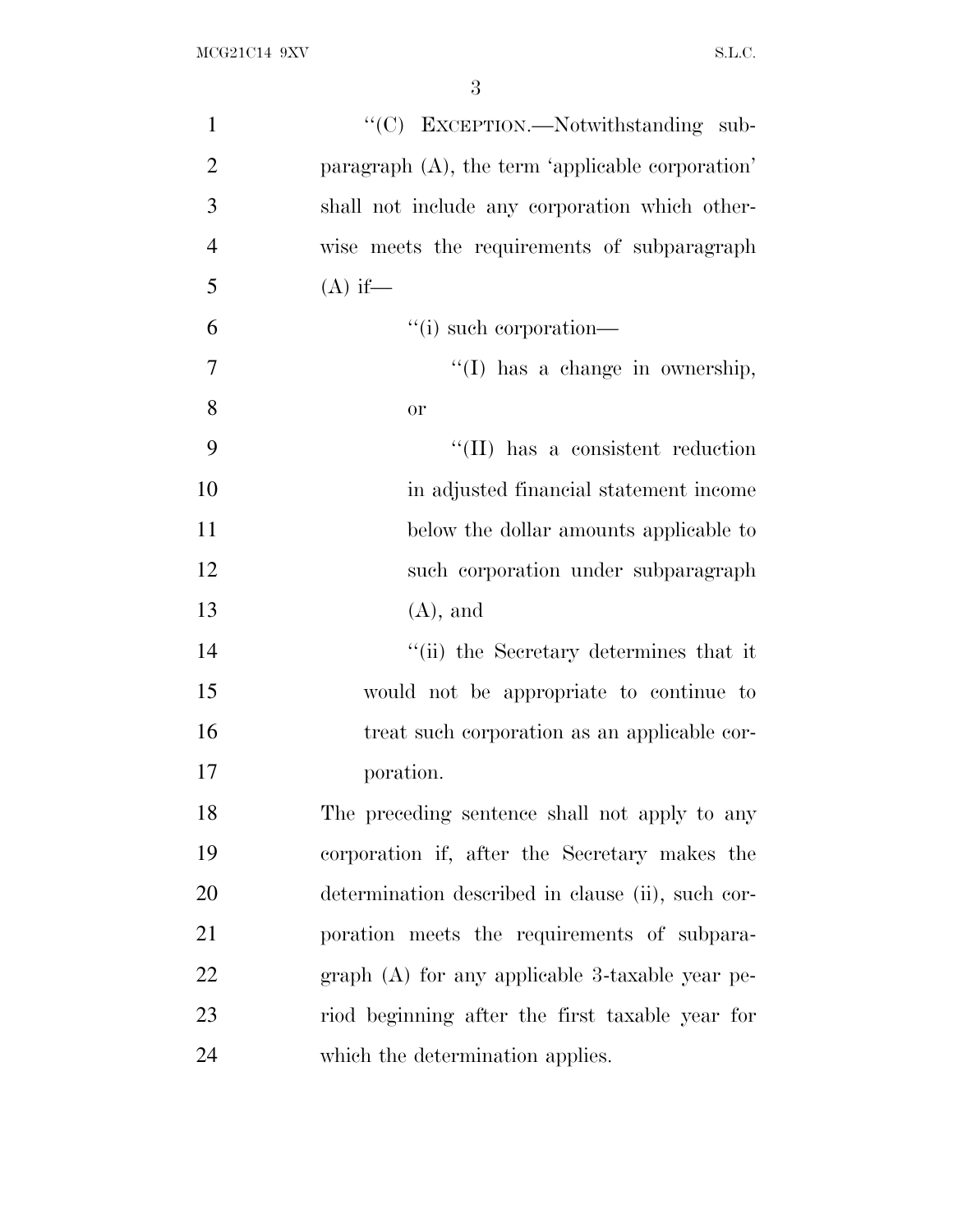| $\mathbf{1}$   | "(D) SPECIAL RULES FOR DETERMINING             |
|----------------|------------------------------------------------|
| $\overline{2}$ | ANNUAL ADJUSTED FINANCIAL<br><b>AVERAGE</b>    |
| 3              | STATEMENT INCOME.—Solely for purposes of       |
| $\overline{4}$ | determining the average annual adjusted finan- |
| 5              | cial statement income of a corporation for any |
| 6              | period-                                        |
| $\overline{7}$ | "(i) all persons treated as a single em-       |
| 8              | ployer under subsection (a) or (b) of sec-     |
| 9              | tion 52 shall be treated as 1 person, except   |
| 10             | that in applying section 1563 for purposes     |
| 11             | of section 52, the exceptions under sub-       |
| 12             | paragraphs $(C)$ and $(D)$ of section          |
| 13             | $1563(b)(2)$ shall be disregarded,             |
| 14             | "(ii) in the case of a foreign corpora-        |
| 15             | tion, only income described in section         |
| 16             | $56A(c)(3)$ and income that is, or is treated  |
| 17             | as, effectively connected with the conduct     |
| 18             | of a trade or business in the United           |
| 19             | States) shall be taken into account.           |
| 20             | $``(E)$ OTHER SPECIAL RULES.—                  |
| 21             | "(i) CORPORATIONS IN EXISTENCE                 |
| 22             | FOR LESS THAN 3 YEARS.—If the corpora-         |
| 23             | tion was in existence for less than 3-tax-     |
| 24             | able years, subparagraph (B) shall be ap-      |
| 25             | plied by substituting the number of taxable    |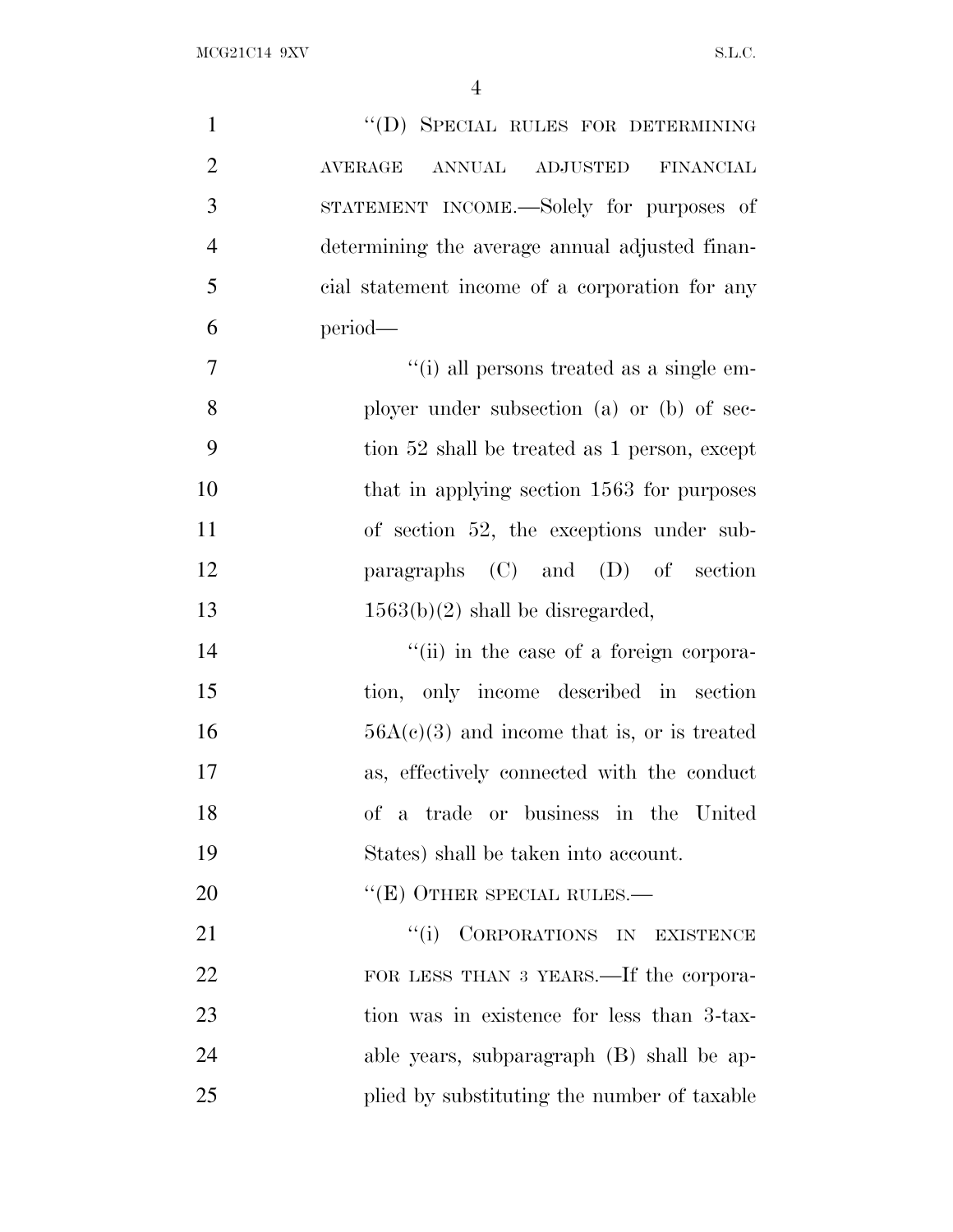| $\mathbf{1}$   | years for which the corporation was in ex-        |
|----------------|---------------------------------------------------|
| $\overline{2}$ | istence for '3'.                                  |
| 3              | "(ii) SHORT TAXABLE YEARS.—Ad-                    |
| $\overline{4}$ | justed financial statement income for any         |
| 5              | taxable year of less than 12 months shall         |
| 6              | be annualized by multiplying the adjusted         |
| $\overline{7}$ | financial statement income for the short          |
| 8              | period by 12 and dividing the result by the       |
| 9              | number of months in the short period.             |
| 10             | ``(iii)<br>TREATMENT OF<br>PREDE-                 |
| 11             | CESSORS.—Any reference in this subpara-           |
| 12             | graph to a corporation shall include a ref-       |
| 13             | erence to any predecessor of such corpora-        |
| 14             | tion.                                             |
| 15             | "(2) SPECIAL RULE FOR FOREIGN-PARENTED            |
| 16             | CORPORATIONS.                                     |
| 17             | "(A) IN GENERAL.—Solely for purposes of           |
| 18             | determining whether a corporation is an appli-    |
| 19             | cable corporation under paragraph (1), any cor-   |
| 20             | poration which for any taxable year is a mem-     |
| 21             | ber of an international financial reporting group |
| 22             | the common parent of which is a foreign cor-      |
| 23             | poration shall include in the adjusted financial  |
| 24             | statement income of such corporation for such     |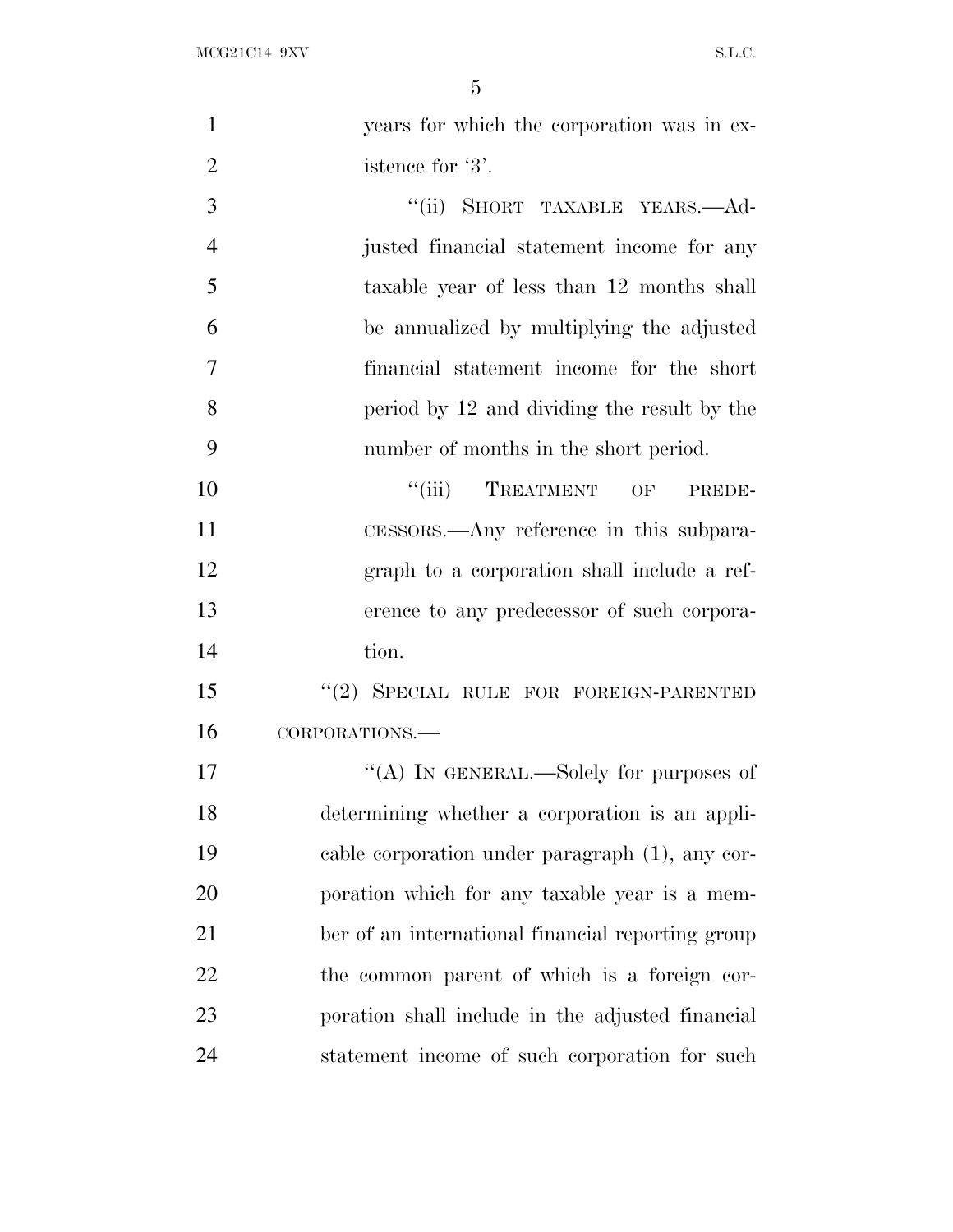| $\mathbf{1}$   | taxable year the adjusted financial statement       |
|----------------|-----------------------------------------------------|
| $\overline{2}$ | income of all foreign members of such group.        |
| 3              | "(B) INTERNATIONAL FINANCIAL REPORT-                |
| $\overline{4}$ | ING GROUP.—For purposes of this subpara-            |
| 5              | $graph(A)$ , the term 'international financial re-  |
| 6              | porting group' means, with respect to any re-       |
| 7              | porting year, two or more entities if—              |
| 8              | $``(i)$ either—                                     |
| 9              | $\lq\lq$ (I) at least one entity is a for-          |
| 10             | eign corporation engaged in a trade or              |
| 11             | business within the United States, or               |
| 12             | "(II) at least one entity is a do-                  |
| 13             | mestic corporation and another entity               |
| 14             | is a foreign corporation, and                       |
| 15             | "(ii) such entities are included in the             |
| 16             | same applicable financial statement with            |
| 17             | respect to such year.                               |
| 18             | "(3) REGULATIONS AND OTHER GUIDANCE.-               |
| 19             | The Secretary shall provide regulations and other   |
| 20             | guidance for the purposes of carrying out this sub- |
| 21             | section, including regulations or other guidance—   |
| 22             | "(A) providing a simplified method for de-          |
| 23             | termining whether a corporation meets the re-       |
| 24             | quirements of paragraph (1), and                    |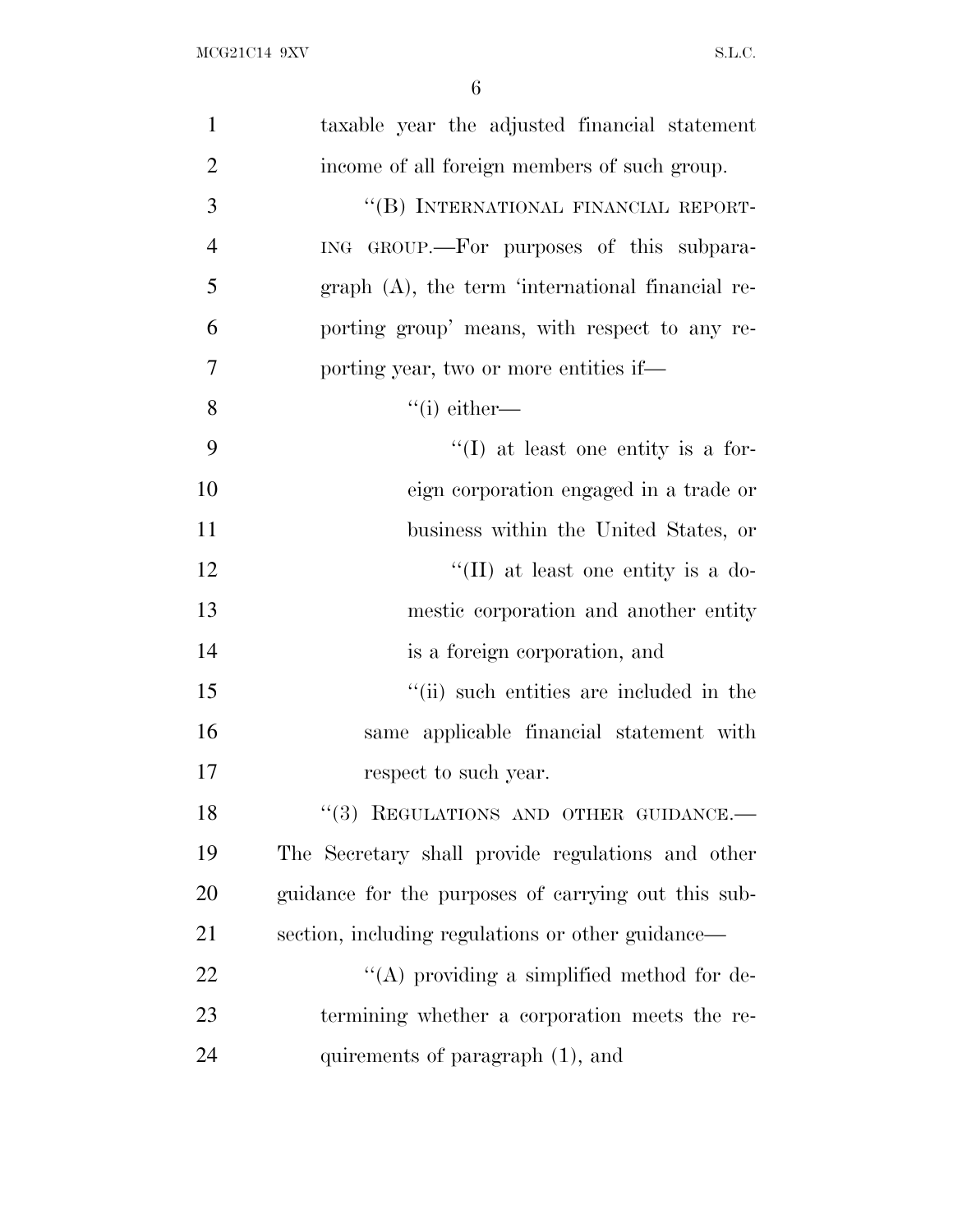| $\mathbf{1}$   | $\mathcal{L}(B)$ addressing the application of this      |
|----------------|----------------------------------------------------------|
| $\overline{2}$ | subsection to a corporation that experiences a           |
| 3              | change in ownership.".                                   |
| $\overline{4}$ | (3) REDUCTION FOR BASE EROSION AND ANTI-                 |
| 5              | ABUSE TAX.—Section $55(a)(2)$ is amended by insert-      |
| 6              | ing "plus, in the case of an applicable corporation      |
| $\overline{7}$ | (as defined in subsection $(b)(2)$ ), the tax imposed by |
| 8              | section 59A" before the period at the end.               |
| 9              | (4) CONFORMING AMENDMENTS.-                              |
| 10             | $(A)$ Section 55(a) is amended by striking               |
| 11             | "In the case of a taxpayer other than a cor-             |
| 12             | poration, there" and inserting "There".                  |
| 13             | $(B)(i)$ Section 55 $(b)(1)$ is amended—                 |
| 14             | (I) by striking so much as precedes                      |
| 15             | subparagraph (A) and inserting the fol-                  |
| 16             | lowing:                                                  |
| 17             | " $(1)$ NONCORPORATE TAXPAYERS.—In the case              |
| 18             | of a taxpayer other than a corporation-", and            |
| 19             | (II) by adding at the end the fol-                       |
| 20             | lowing new subparagraph.                                 |
| 21             | "(D) ALTERNATIVE MINIMUM TAXABLE IN-                     |
| 22             | COME.—The term 'alternative minimum taxable              |
| 23             | income' means the taxable income of the tax-             |
| 24             | payer for the taxable year—                              |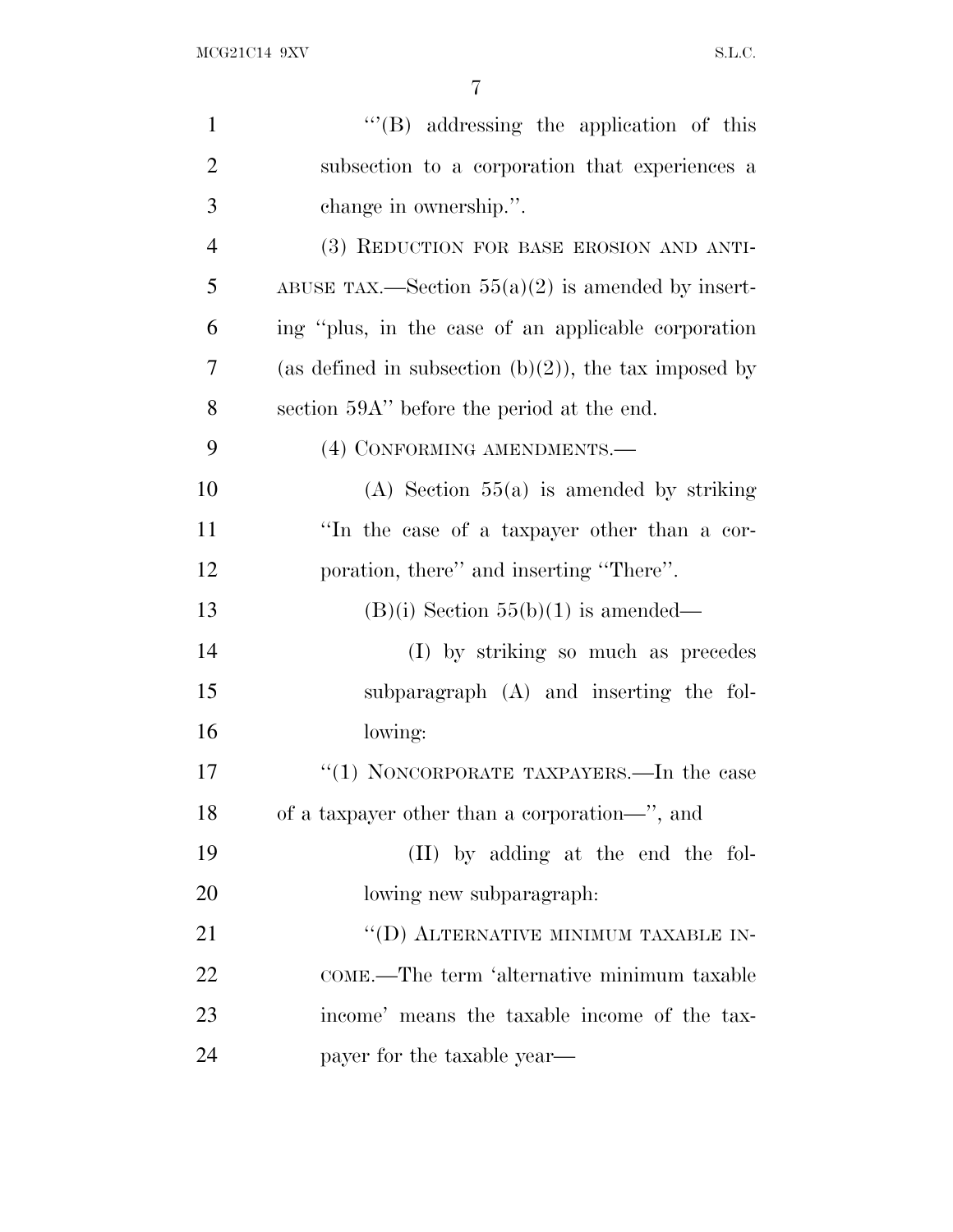$\begin{minipage}{.4\linewidth} \textbf{MCG21C14 } 9 \textbf{XV} \end{minipage}$ 

| $\mathbf{1}$   | "(i) determined with the adjustments              |
|----------------|---------------------------------------------------|
| $\overline{2}$ | provided in section 56 and section 58, and        |
| 3              | "(ii) increased by the amount of the              |
| $\overline{4}$ | items of tax preference described in section      |
| 5              | 57.                                               |
| 6              | If a taxpayer is subject to the regular tax, such |
| 7              | taxpayer shall be subject to the tax imposed by   |
| 8              | this section (and, if the regular tax is deter-   |
| 9              | mined by reference to an amount other than        |
| 10             | taxable income, such amount shall be treated as   |
| 11             | the taxable income of such taxpayer for pur-      |
| 12             | poses of the preceding sentence).".               |
| 13             | (ii) Section $860E(a)(4)$ is amended by           |
| 14             | striking $"55(b)(2)"$ and inserting               |
| 15             | " $55(b)(1)(D)$ ".                                |
| 16             | (iii) Section $897(a)(2)(A)(i)$ is amended by     |
| 17             | striking " $55(b)(2)$ " and<br>inserting          |
| 18             | " $55(b)(1)(D)$ ".                                |
| 19             | $(C)$ Section 11(d) is amended by striking        |
| 20             | "the tax imposed by subsection (a)" and insert-   |
| 21             | ing "the taxes imposed by subsection (a) and      |
| 22             | section $55$ ".                                   |
| 23             | (D) Section 12 is amended by adding at            |
| 24             | the end the following new paragraph:              |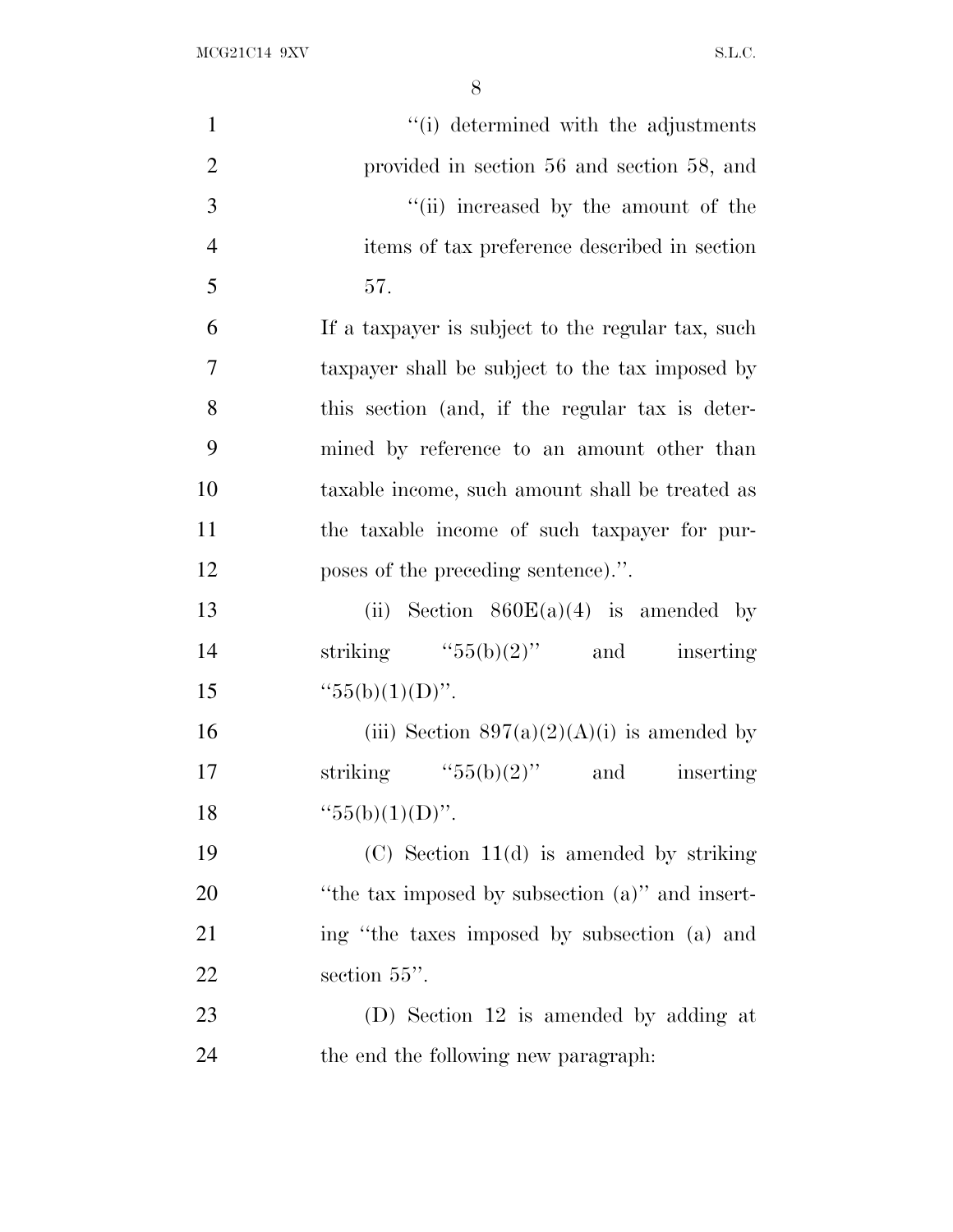| $\mathbf{1}$   | $\lq(5)$ For alternative minimum tax, see section |
|----------------|---------------------------------------------------|
| $\overline{2}$ | $55.$ ".                                          |
| 3              | (E) Section $882(a)(1)$ is amended by in-         |
| $\overline{4}$ | serting ", $55$ ," after "section $11$ ".         |
| 5              | (F) Section $6425(c)(1)(A)$ is amended to         |
| 6              | read as follows:                                  |
| 7              | "(A) the sum of $-$                               |
| 8              | "(i) the tax imposed by section 11 or             |
| 9              | subchapter $L$ of chapter 1, whichever is         |
| 10             | applicable, plus                                  |
| 11             | "(ii) the tax imposed by section $55$ ,           |
| 12             | plus                                              |
| 13             | "(iii) the tax imposed by section $59A$ ,         |
| 14             | over".                                            |
| 15             | (G) Section $6655(e)(2)$ is amended by in-        |
| 16             | serting ", adjusted financial statement income    |
| 17             | (as defined in section 56A)," before "and modi-   |
| 18             | fied taxable income" each place it appears in     |
| 19             | subparagraphs $(A)(i)$ and $(B)(i)$ .             |
| 20             | (H) Section $6655(g)(1)(A)$ is amended by         |
| 21             | redesignating clauses (ii) and (iii) as clauses   |
| 22             | (iii) and (iv), respectively, and by inserting    |
| 23             | after clause (i) the following new clause:        |
| 24             | "(ii) the tax imposed by section $55$ ,".         |
| 25             | (b) ADJUSTED FINANCIAL STATEMENT INCOME.—         |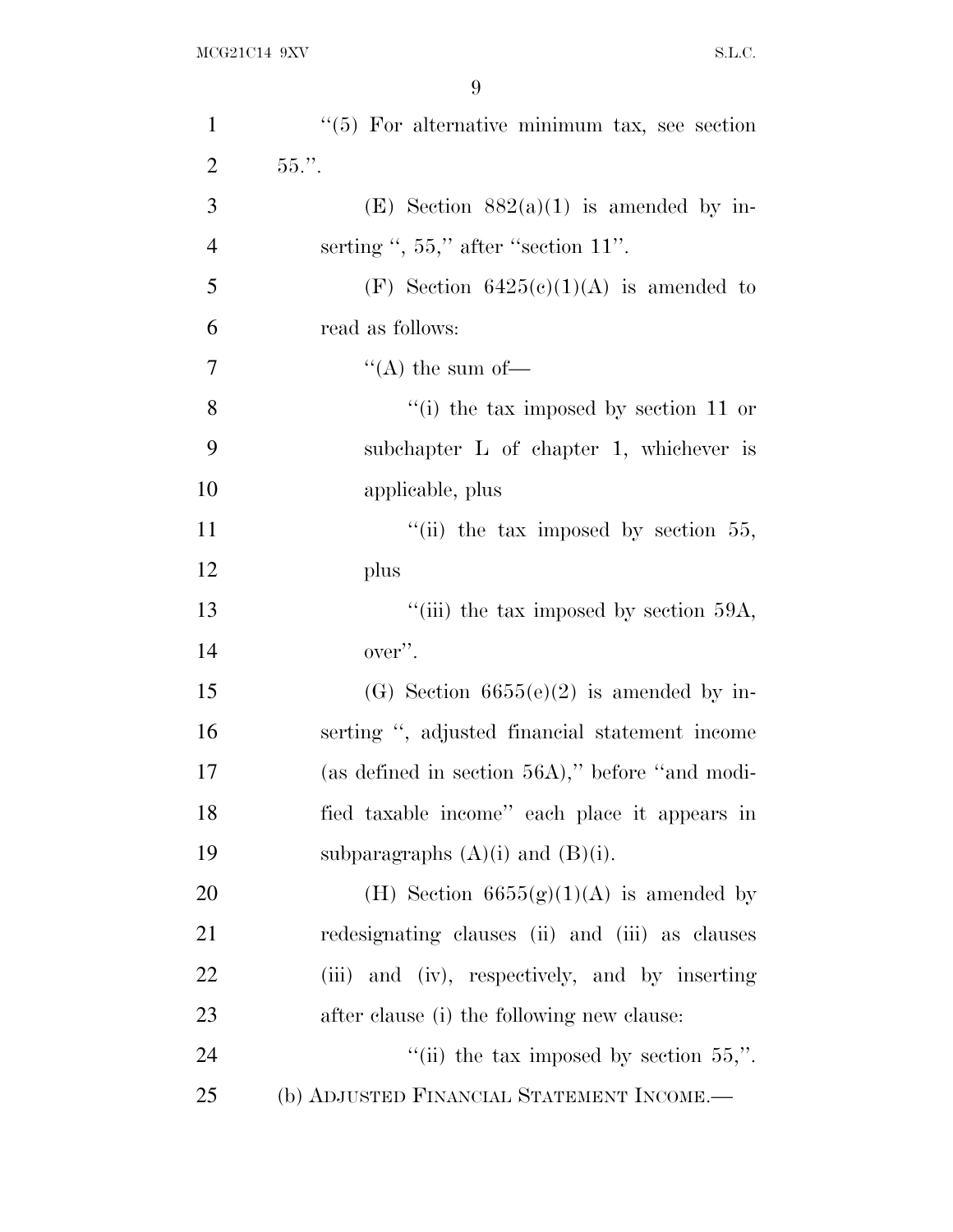(1) IN GENERAL.—Part VI of subchapter A of chapter 1 is amended by inserting after section 56 the following new section:

## **''SEC. 56A. ADJUSTED FINANCIAL STATEMENT INCOME.**

 ''(a) I<sup>N</sup> GENERAL.—For purposes of this part, the term 'adjusted financial statement income' means, with re- spect to any corporation for any taxable year, the net in- come or loss of the taxpayer set forth on the taxpayer's applicable financial statement for such taxable year, ad-justed as provided in this section.

 ''(b) APPLICABLE FINANCIAL STATEMENT.—For purposes of this section, the term 'applicable financial statement' means, with respect to any taxable year, an ap- plicable financial statement (as defined in section  $451(b)(3)$ ) which covers such taxable year.

16 "(c) GENERAL ADJUSTMENTS.—

17 <sup>''</sup>(1) STATEMENTS COVERING DIFFERENT TAX- ABLE YEARS.—Appropriate adjustments shall be made in adjusted financial statement income in any case in which an applicable financial statement cov-ers a period other than the taxable year.

22 "(2) SPECIAL RULES FOR RELATED CORPORA-TIONS.—

24 "(A) CONSOLIDATED FINANCIAL STATE-MENTS.—If the financial results of a taxpayer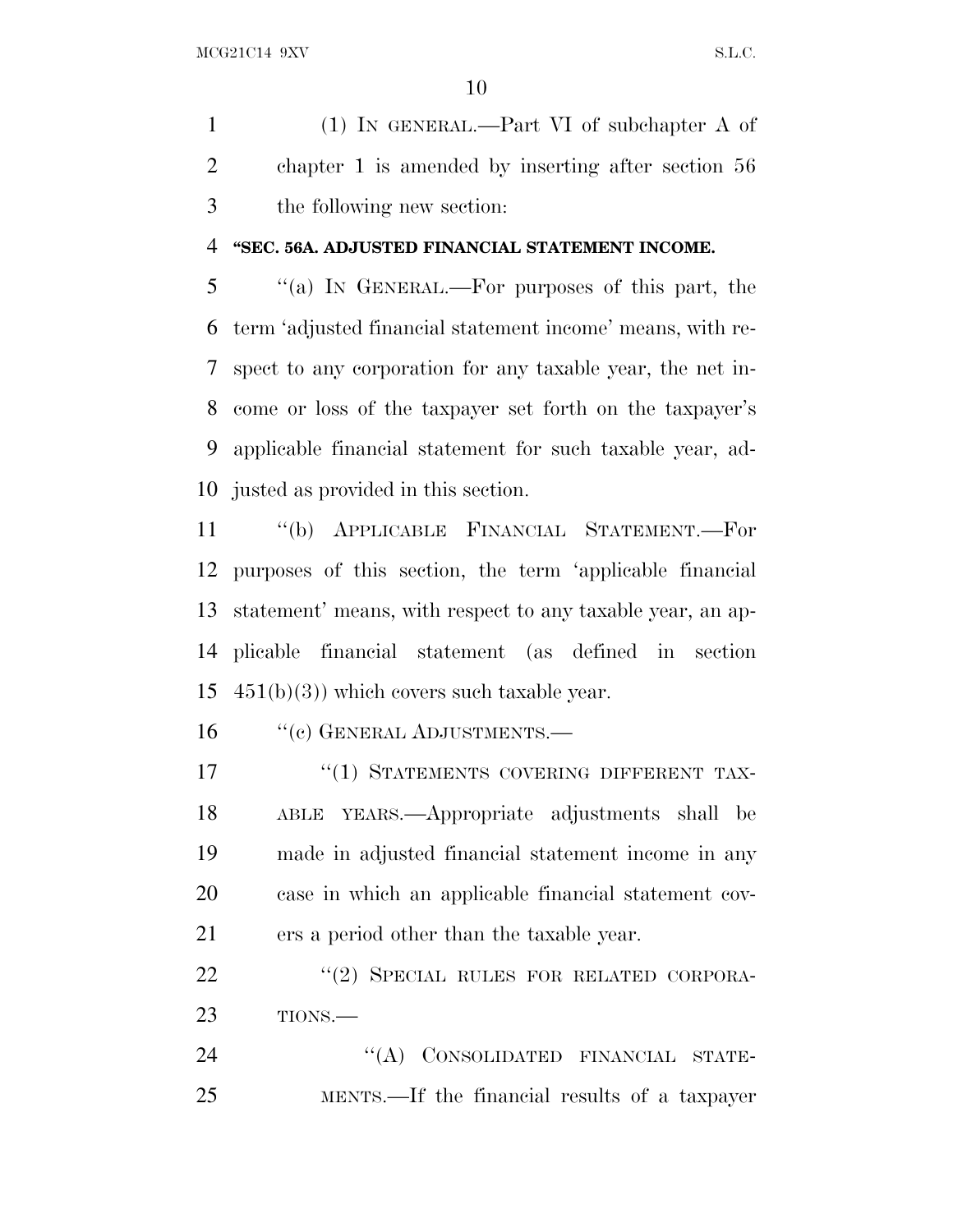are reported on the applicable financial state- ment for a group of entities, such statement shall be treated as the applicable financial statement of the taxpayer.

 ''(B) CONSOLIDATED RETURNS.—If the taxpayer files a consolidated return for any tax- able year, adjusted financial statement income for such taxable year shall take into account items on the taxpayer's applicable financial statement which are properly allocable to mem-bers of such group included on such return.

12 "'(C) TREATMENT OF DIVIDENDS AND OTHER AMOUNTS.—In the case of any corpora- tion which is not included on a consolidated re- turn with the taxpayer, adjusted financial state- ment income shall take into account the earn- ings of such other corporation only to the ex- tent of the sum of the dividends received from such other corporation and other amounts re-20 quired to be included in gross income under this chapter (other than amounts required to be in-22 cluded under sections 951 and 951A) in respect of the earnings of such other corporation.

24 "(3) ADJUSTMENTS TO TAKE INTO ACCOUNT 25 CERTAIN ITEMS OF FOREIGN INCOME.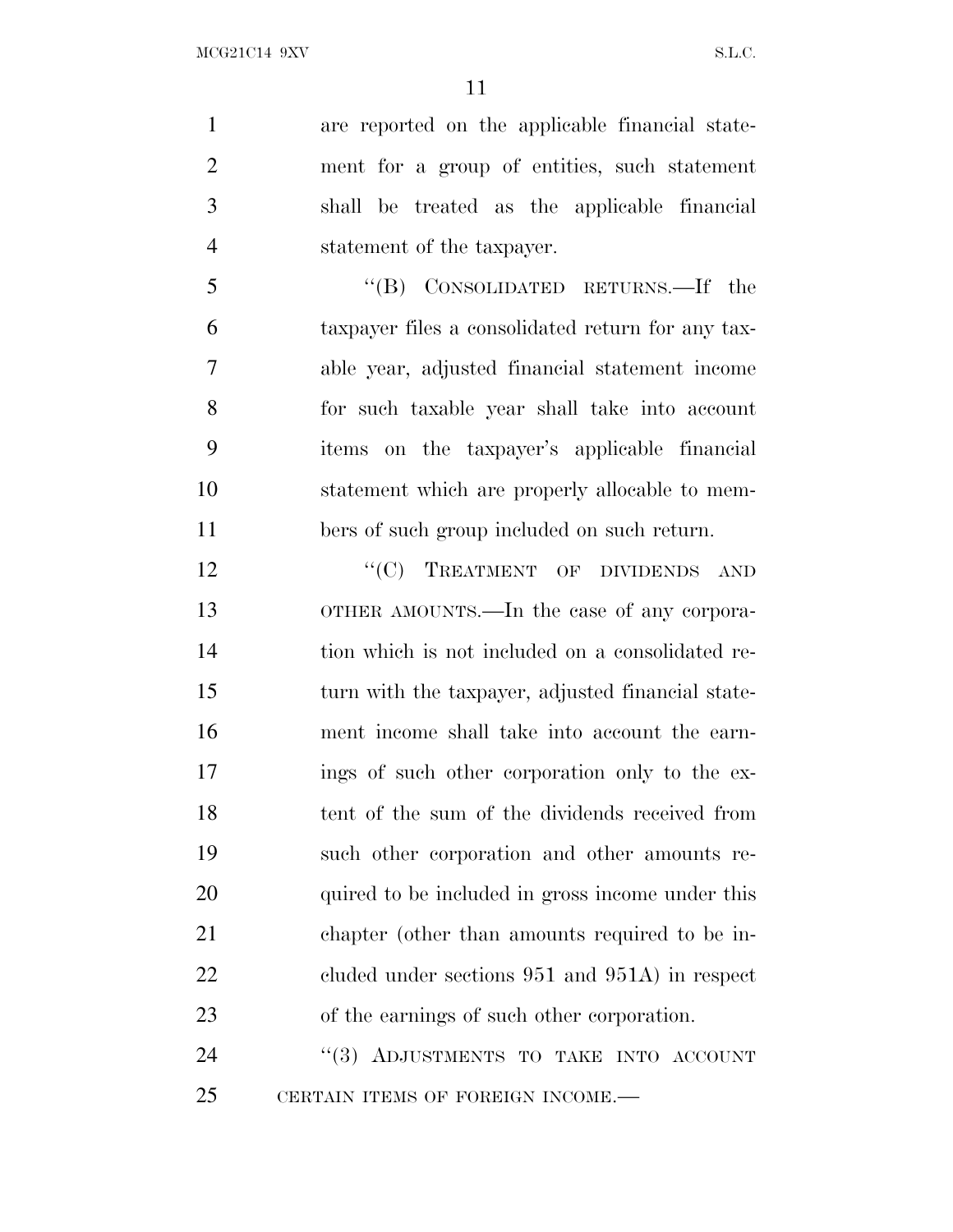|         | "(A) CONTROLLED FOREIGN CORPORA- |  |
|---------|----------------------------------|--|
| TIONS.— |                                  |  |

 $\frac{1}{1}$  In GENERAL.—If, for any taxable year, a taxpayer is a United States share- holder of one or more controlled foreign corporations, the adjusted financial state- ment income of such taxpayer shall be ad- justed to take into account such taxpayer's pro rata share (determined under rules similar to the rules under section  $951(a)(2)$  of items taken into account in computing the net income or loss set forth on the applicable financial statement of each such controlled foreign corporation with respect to which such taxpayer is a United States shareholder.

17  $"$ (ii) NEGATIVE ADJUSTMENTS.—In any case in which the adjustment deter- mined under clause (i) would result in a negative adjustment for such taxable year— 22 ''(I) no adjustment shall be made 23 under this subparagraph for such tax-

able year, and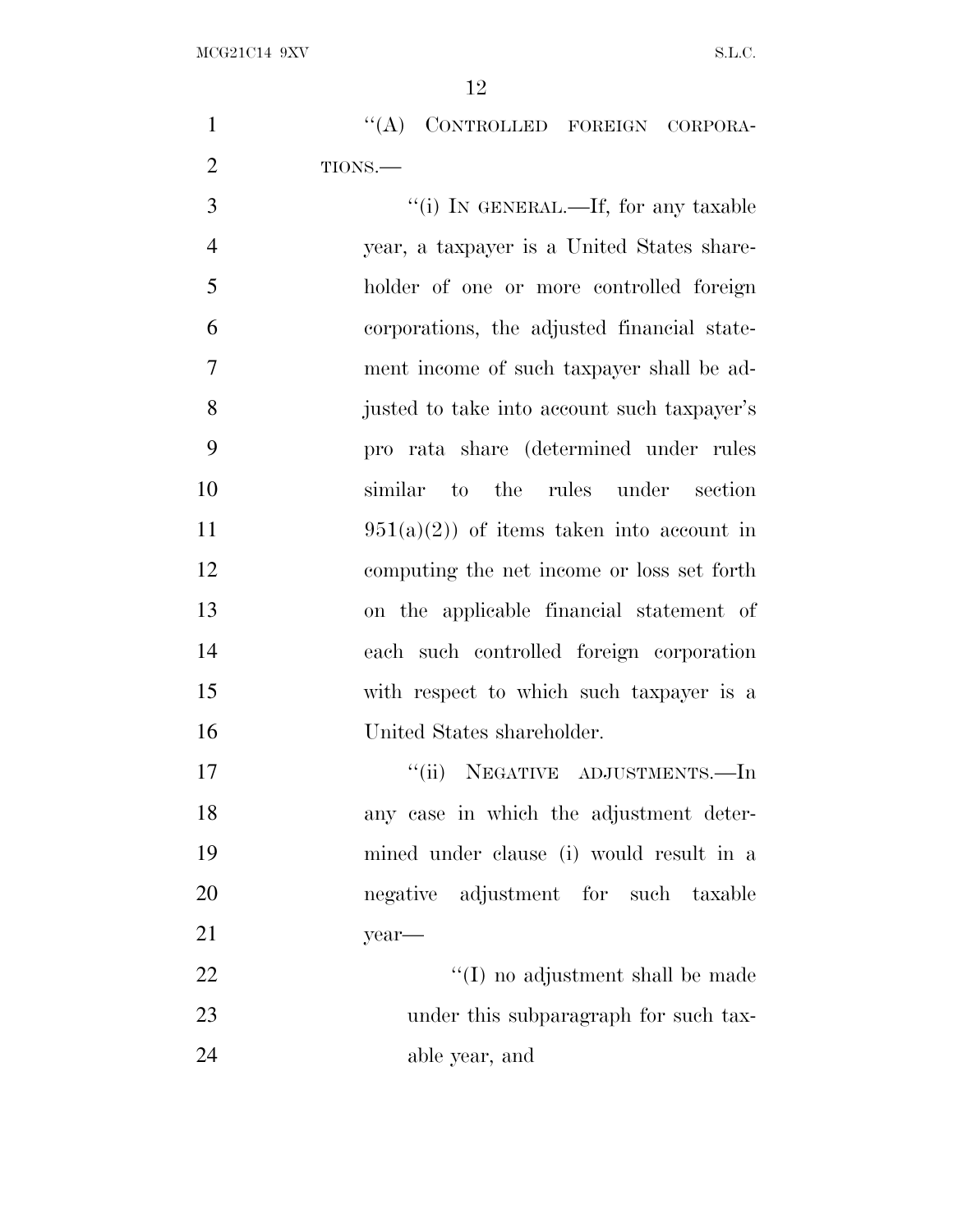| $\mathbf{1}$   | $\lq\lq$ (II) the amount of the adjust-                |
|----------------|--------------------------------------------------------|
| $\overline{2}$ | ment determined under this subpara-                    |
| 3              | graph for the succeeding taxable year                  |
| $\overline{4}$ | (determined without regard to this                     |
| 5              | subparagraph) shall be reduced by an                   |
| 6              | amount equal to the negative adjust-                   |
| $\tau$         | ment for such taxable year.                            |
| 8              | "(B) DISREGARDED ENTITIES.—Adjusted                    |
| 9              | financial statement income shall be adjusted to        |
| 10             | take into account any adjusted financial state-        |
| 11             | ment income of a disregarded entity owned by           |
| 12             | the taxpayer that is not otherwise included on         |
| 13             | the applicable financial statement.                    |
| 14             | "(4) ADJUSTMENTS FOR CERTAIN TAXES.-Ad-                |
| 15             | justed financial statement income shall be appro-      |
| 16             | priately adjusted to disregard any Federal income      |
| 17             | taxes, or income, war profits, or excess profits taxes |
| 18             | (within the meaning of section 901) imposed by any     |
| 19             | foreign country or possession of the United States,    |
| 20             | which are directly or indirectly taken into account on |
| 21             | the taxpayer's applicable financial statement. The     |
| 22             | preceding sentence shall not apply to any such taxes   |
|                |                                                        |

 imposed by a foreign country or possession of the United States if the taxpayer does not choose to take, to any extent, the benefits of section 901.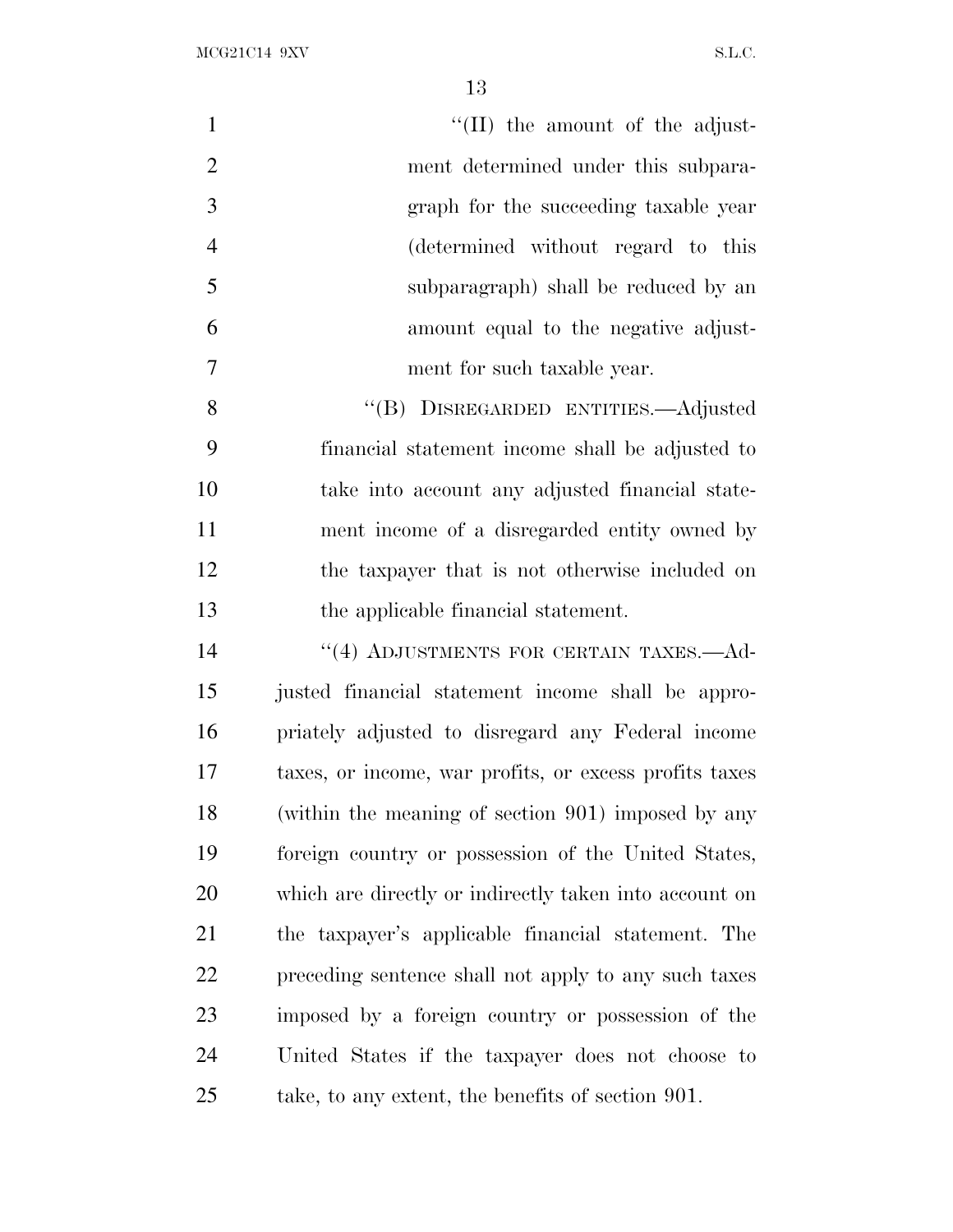| $\mathbf{1}$   | " $(5)$ SPECIAL RULE FOR COOPERATIVES.—In                       |
|----------------|-----------------------------------------------------------------|
| $\overline{2}$ | the case of a cooperative to which section 1381 ap-             |
| 3              | plies, the adjusted financial statement income (deter-          |
| $\overline{4}$ | mined without regard to this paragraph) shall be re-            |
| 5              | duced by the amounts referred to in section $1382(b)$           |
| 6              | (relating to patronage dividends and per-unit retain            |
| 7              | allocations) to the extent such amounts were not                |
| 8              | otherwise taken into account in determining ad-                 |
| 9              | justed financial statement income.                              |
| 10             | "(6) RULES FOR ALASKA NATIVE CORPORA-                           |
| 11             | TIONS.—Adjusted financial statement income shall                |
| 12             | be appropriately adjusted to allow—                             |
| 13             | $\lq\lq$ cost recovery and depletion attrib-                    |
| 14             | utable to property the basis of which is deter-                 |
| 15             | mined under section $21(c)$ of the Alaska Native                |
| 16             | Claims Settlement Act $(43 \text{ U.S.C. } 1620(c)),$           |
| 17             | and                                                             |
| 18             | "(B) deductions for amounts payable made                        |
| 19             | pursuant to section $7(i)$ or section $7(j)$ of such            |
| 20             | Act $(43 \text{ U.S.C. } 1606(i) \text{ and } 1606(j))$ only at |
| 21             | such time as the deductions are allowed for tax                 |
| 22             | purposes.                                                       |
| 23             | "(7) AMOUNTS ATTRIBUTABLE TO ELECTIONS                          |
| 24             | FOR DIRECT PAYMENT OF CERTAIN CREDITS. — Ad-                    |
| 25             | justed financial statement income shall be appro-               |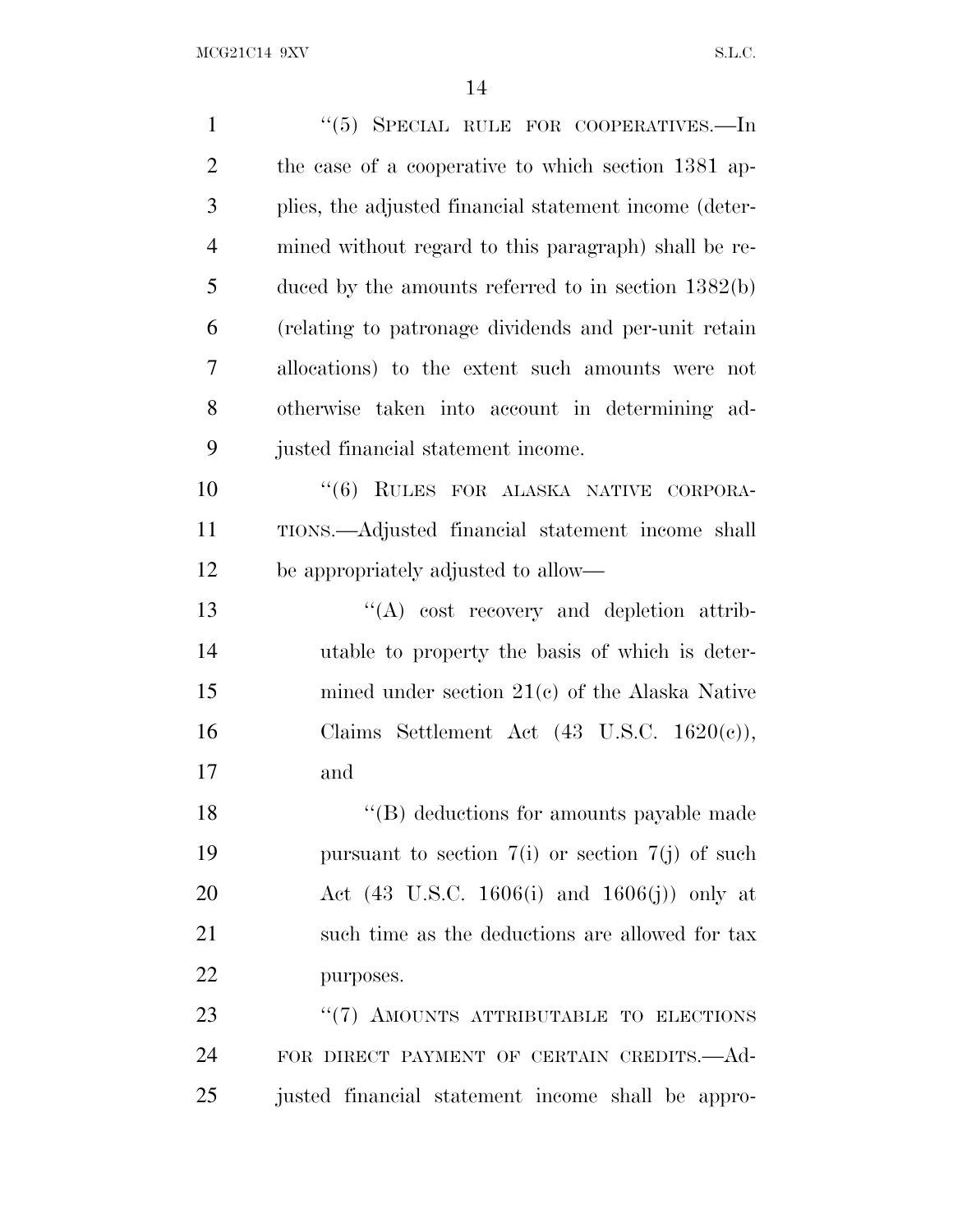priately adjusted to disregard any amount received as a refund of taxes which is attributable to an elec-3 tion under section and contact the section of  $\sim$ 

4 "(8) CONSISTENT TREATMENT OF REASONABLE MORTGAGE SERVICING INCOME OF A TAXPAYER OTHER THAN A REGULATED INVESTMENT COM- PANY.—Adjusted financial statement income shall be appropriately adjusted to provide that reasonable compensation (as determined by the Secretary) rec- ognized in connection with a mortgage servicing con- tract shall not be taken into account earlier than when such income is taken into account under sec-tion 451.

 ''(9) SECRETARIAL AUTHORITY TO ADJUST ITEMS.—The Secretary shall issue regulations and other guidance to provide for such adjustments to adjusted financial statement income as the Secretary determines necessary to carry out the purposes of this section, including adjustments—

 $^4$ (A) to prevent the omission or duplication of any item, and

22  $\langle$  (B) to carry out the principles of part II of subchapter C of this chapter (relating to cor-porate liquidations) and part III of subchapter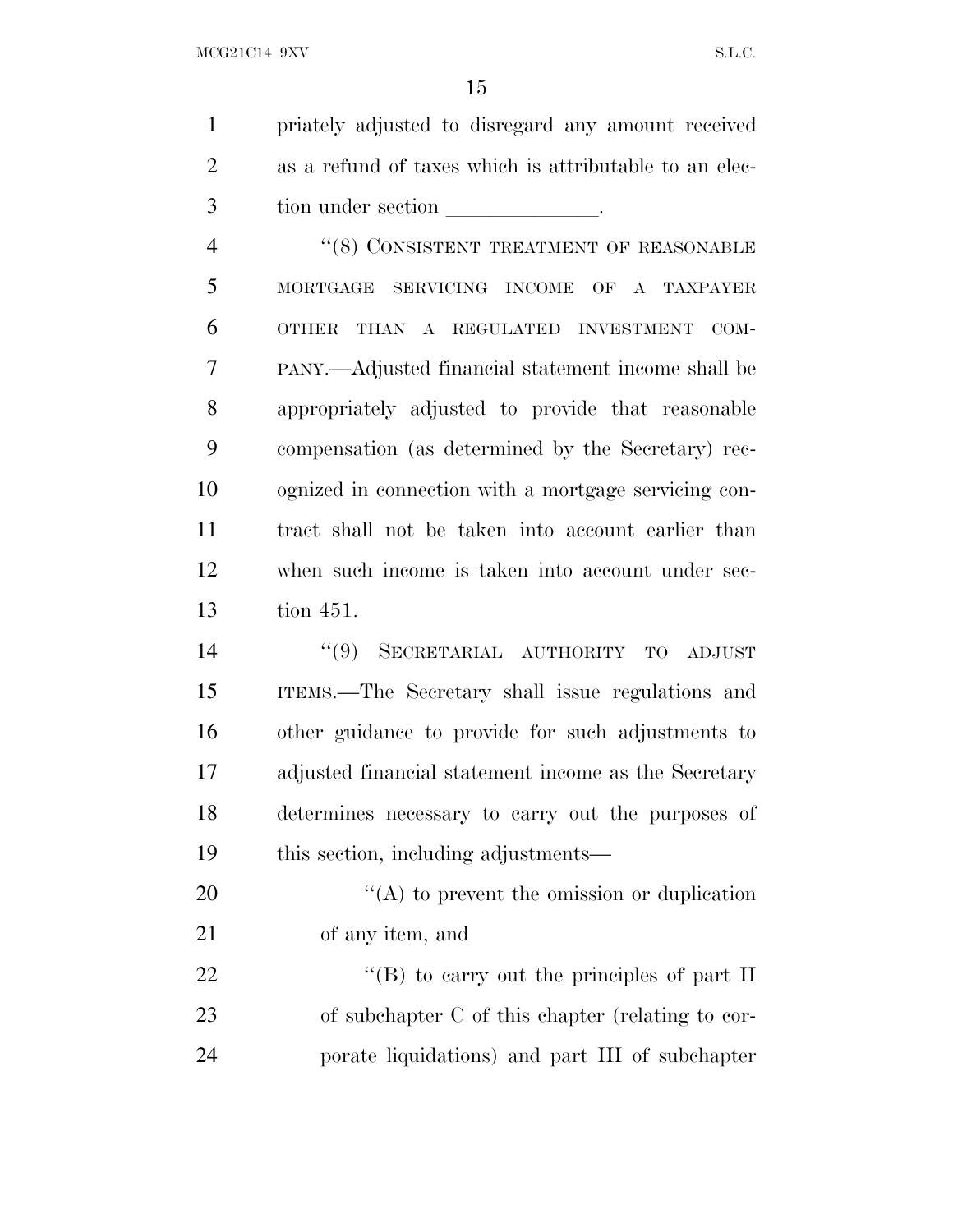| $\mathbf{1}$   | C of this chapter (relating to corporate organi-        |
|----------------|---------------------------------------------------------|
| $\overline{2}$ | zations and reorganizations).                           |
| 3              | "(d) DEDUCTION FOR FINANCIAL STATEMENT NET              |
| $\overline{4}$ | OPERATING LOSS.—                                        |
| 5              | $\lq(1)$ In GENERAL.—Adjusted financial state-          |
| 6              | ment income (determined after application of sub-       |
| 7              | section (c) and without regard to this subsection)      |
| 8              | shall be reduced by an amount equal to the lesser       |
| 9              | $of-$                                                   |
| 10             | $\lq\lq$ the aggregate amount of financial              |
| 11             | statement net operating loss carryovers to the          |
| 12             | taxable year, or                                        |
| 13             | $\lq\lq(B)$ 80 percent of adjusted financial            |
| 14             | statement income computed without regard to             |
| 15             | the deduction allowable under this subsection.          |
| 16             | "(2) FINANCIAL STATEMENT NET OPERATING                  |
| 17             | LOSS CARRYOVER.—A financial statement net oper-         |
| 18             | ating loss for any taxable year shall be a financial    |
| 19             | statement net operating loss carryover to each tax-     |
| 20             | able year following the taxable year of the loss. The   |
| 21             | portion of such loss which shall be carried to subse-   |
| 22             | quent taxable years shall be the excess, if any, of the |
| 23             | amount of such loss over the amount of such loss re-    |
| 24             | maining after the application of paragraph (1).         |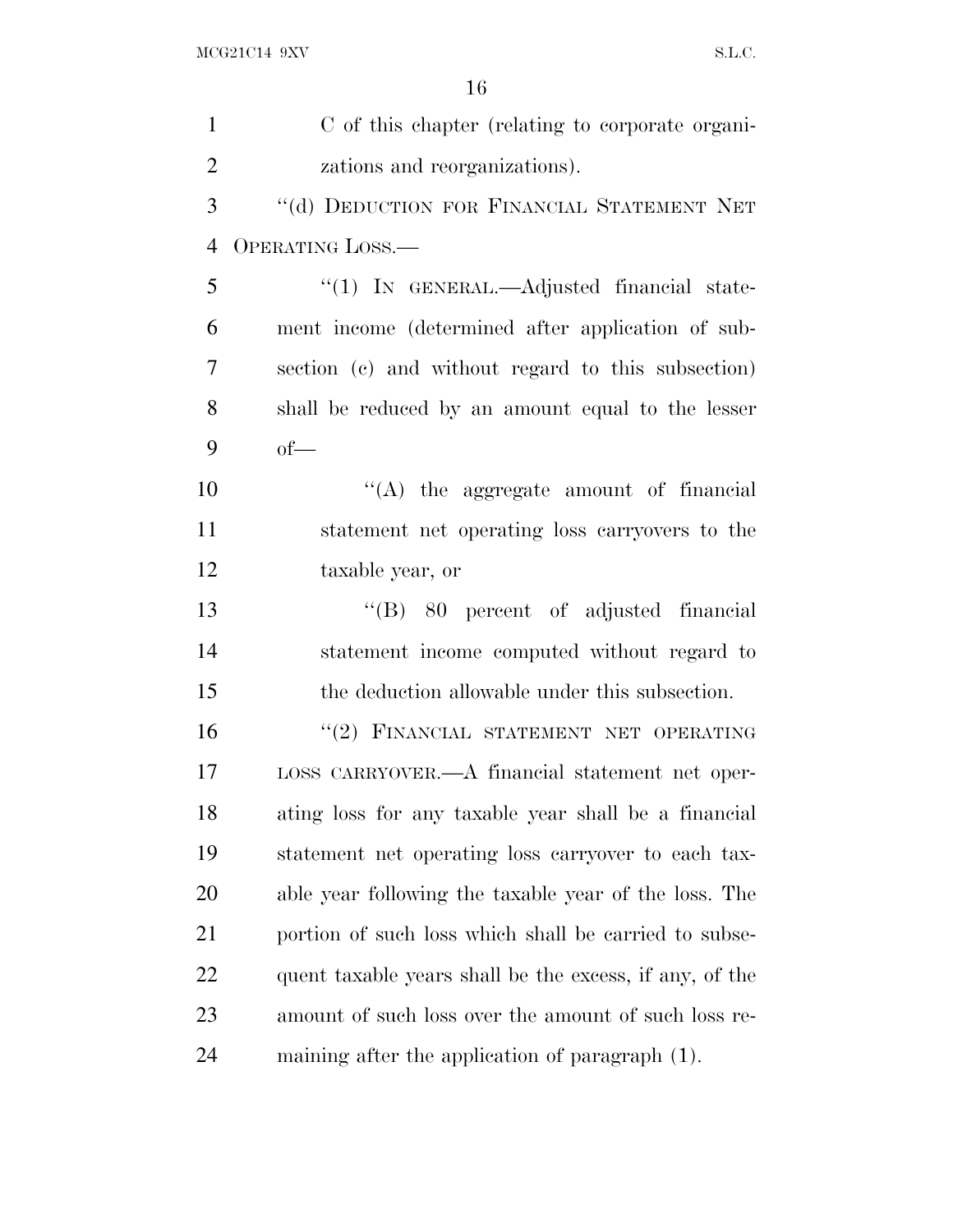1 "(3) FINANCIAL STATEMENT NET OPERATING LOSS DEFINED.—For purposes of this subsection, the term 'financial statement net operating loss' means the amount of the net loss (if any) set forth on the corporation's applicable financial statement (determined after application of subsection (c) and without regard to this subsection) for taxable years beginning after December 31, 2022. 9 " (e) REGULATIONS AND OTHER GUIDANCE.—The

 Secretary shall provide for such regulations an other guid- ance as necessary to carry out the purposes of this section, including regulations and other guidance relating to the effect of the rules of this section on partnerships with in-come taken into account by an applicable corporation.''.

 (2) CLERICAL AMENDMENT.—The table of sec- tions for part VI of subchapter A of chapter 1 is amended by inserting after the item relating to sec-tion 56 the following new item:

''Sec. 56A. Adjusted financial statement income.''.

 (c) CORPORATE AMT FOREIGN TAX CREDIT.—Sec- tion 59, as amended by this section, is amended by adding at the end the following new subsection:

22 "(1) CORPORATE AMT FOREIGN TAX CREDIT.—

23 "(1) IN GENERAL.—For purposes of this part, if an applicable corporation chooses to have the ben-efits of subpart A of part III of subchapter N for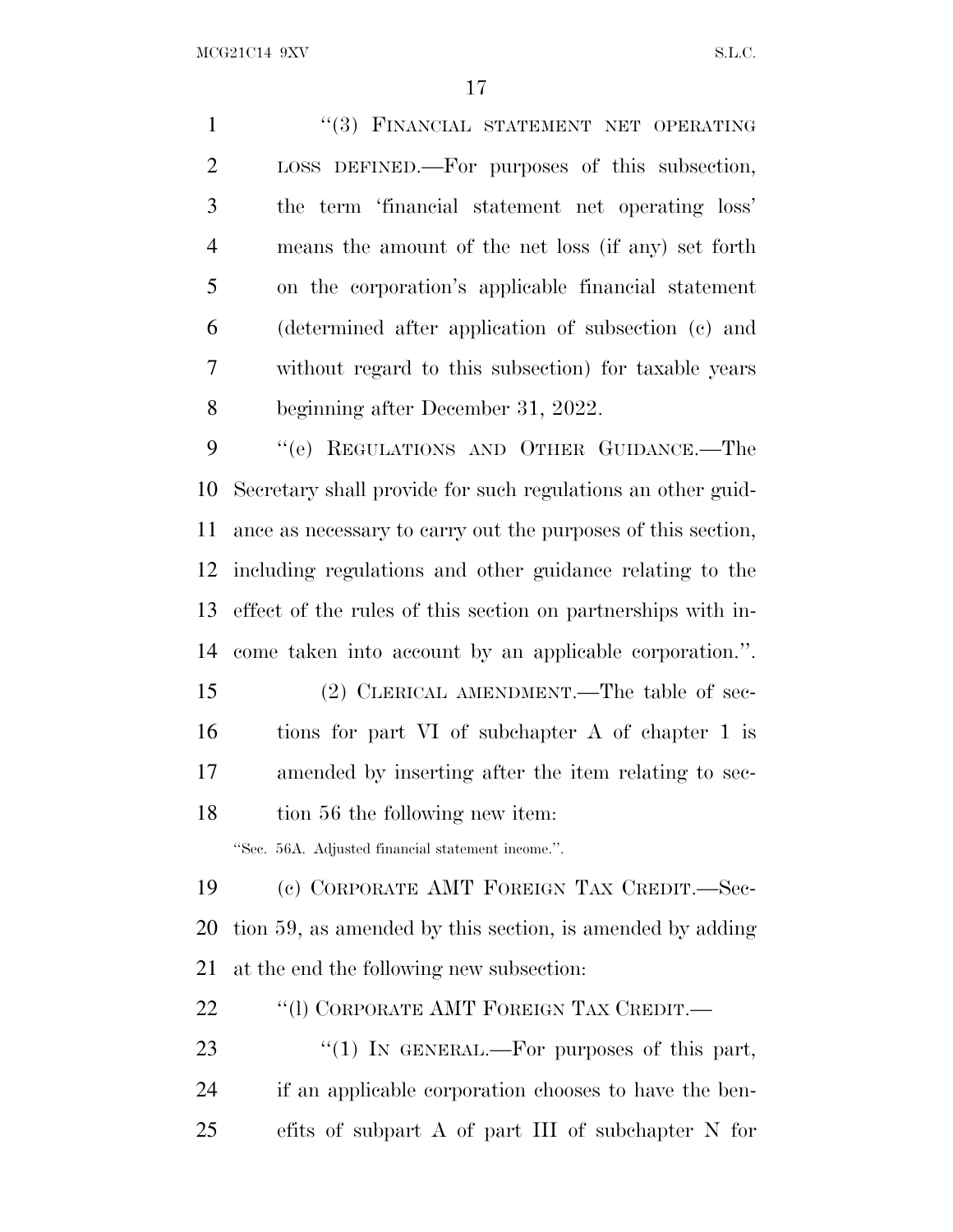| $\mathbf{1}$   | any taxable year, the AMT foreign tax credit for the |
|----------------|------------------------------------------------------|
| $\overline{2}$ | taxable year of the applicable corporation is an     |
| 3              | amount equal to sum of—                              |
| $\overline{4}$ | $\lq\lq$ the lesser of —                             |
| 5              | "(i) the aggregate of the applicable                 |
| 6              | corporation's pro rata share (as deter-              |
| $\tau$         | mined under section $56A(c)(3)(A)$ of the            |
| 8              | amount of income, war profits, and excess            |
| 9              | profits taxes (within the meaning of sec-            |
| 10             | tion 901) imposed by any foreign country             |
| 11             | or possession of the United States which             |
| 12             | $are-$                                               |
| 13             | "(I) directly or indirectly taken                    |
| 14             | into account on the taxpayer's appli-                |
| 15             | cable financial statement, and                       |
| 16             | $\lq\lq$ (II) paid or accrued (for Fed-              |
| 17             | eral income tax purposes) by each                    |
| 18             | controlled foreign corporation with re-              |
| 19             | spect to which the applicable corpora-               |
| 20             | tion is a United States shareholder, or              |
| 21             | "(ii) the product of the amount of the               |
| 22             | adjustment under section $56A(c)(3)$ and             |
| 23             | percentage specified in<br>section<br>the            |
| 24             | $55(b)(2)(A)(i)$ , and                               |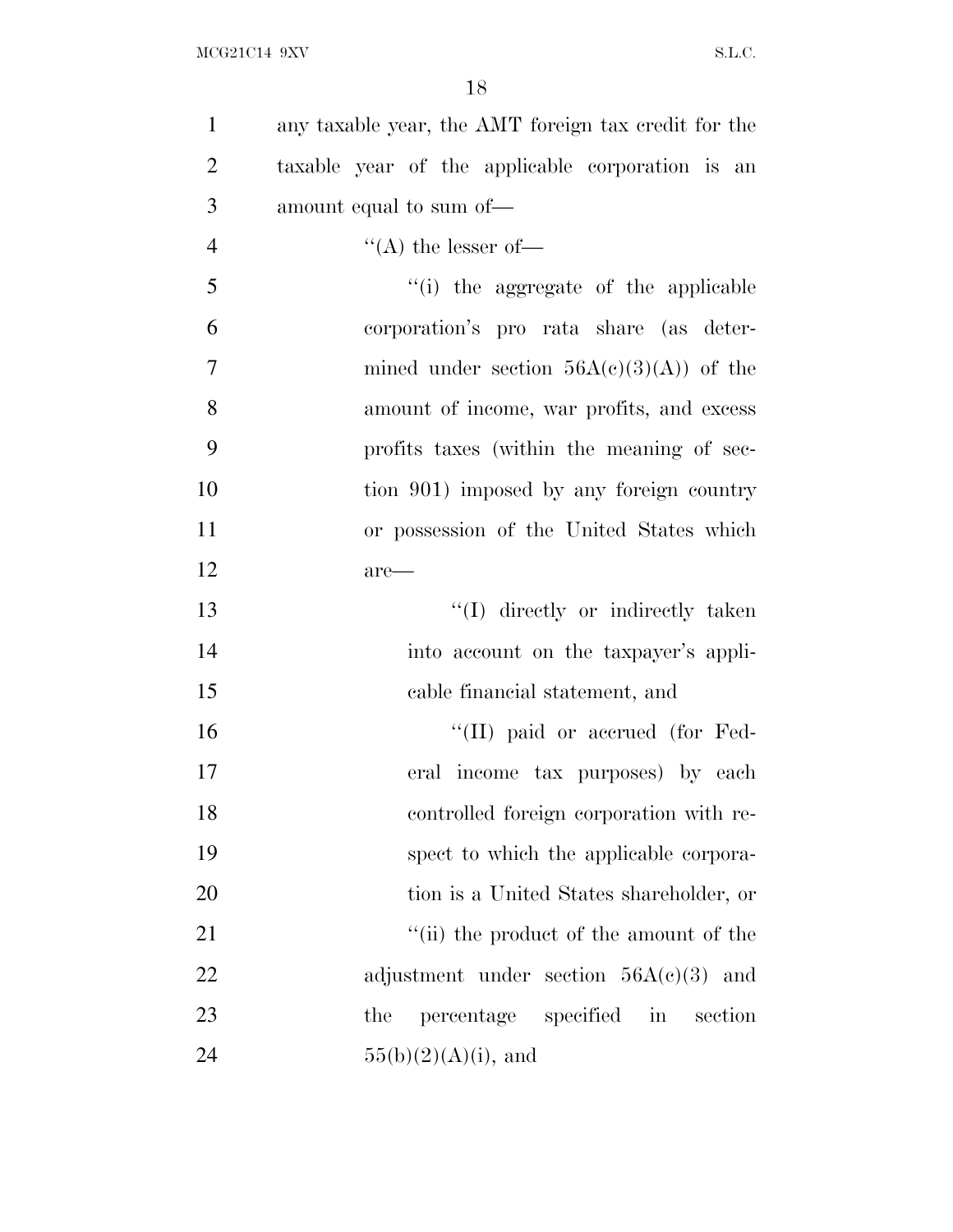| $\mathbf{1}$   | $\lq\lq (B)$ the amount of income, war profits,        |
|----------------|--------------------------------------------------------|
| $\overline{2}$ | and excess profits taxes (within the meaning of        |
| 3              | section 901) imposed by any foreign country or         |
| 4              | possession of the United States to the extent          |
| 5              | such taxes are—                                        |
| 6              | "(i) directly or indirectly taken into                 |
| 7              | account on the applicable corporation's ap-            |
| 8              | plicable financial statement, and                      |
| 9              | "(ii) paid or accrued (for Federal in-                 |
| 10             | come tax purposes) by the applicable cor-              |
| 11             | poration.                                              |
| 12             | "(2) CARRYOVER OF EXCESS TAX PAID. $-$ For             |
| 13             | any taxable year for which an applicable corporation   |
| 14             | chooses to have the benefits of subpart A of part III  |
| 15             | of subchapter N, the excess of the amount described    |
| 16             | in paragraph $(1)(A)(i)$ over the amount described in  |
| 17             | paragraph $(1)(A)(ii)$ shall increase the amount de-   |
| 18             | scribed in paragraph $(1)(A)(i)$ in any of the first 5 |
| 19             | succeeding taxable years to the extent not taken into  |
| 20             | account in a prior taxable year.                       |
| 21             | "(3) REGULATIONS AND OTHER GUIDANCE.-                  |
| 22             | The Secretary shall provide for such regulations and   |
| 23             | other guidance as necessary to carry out the pur-      |
| 24             | poses of this subsection.".                            |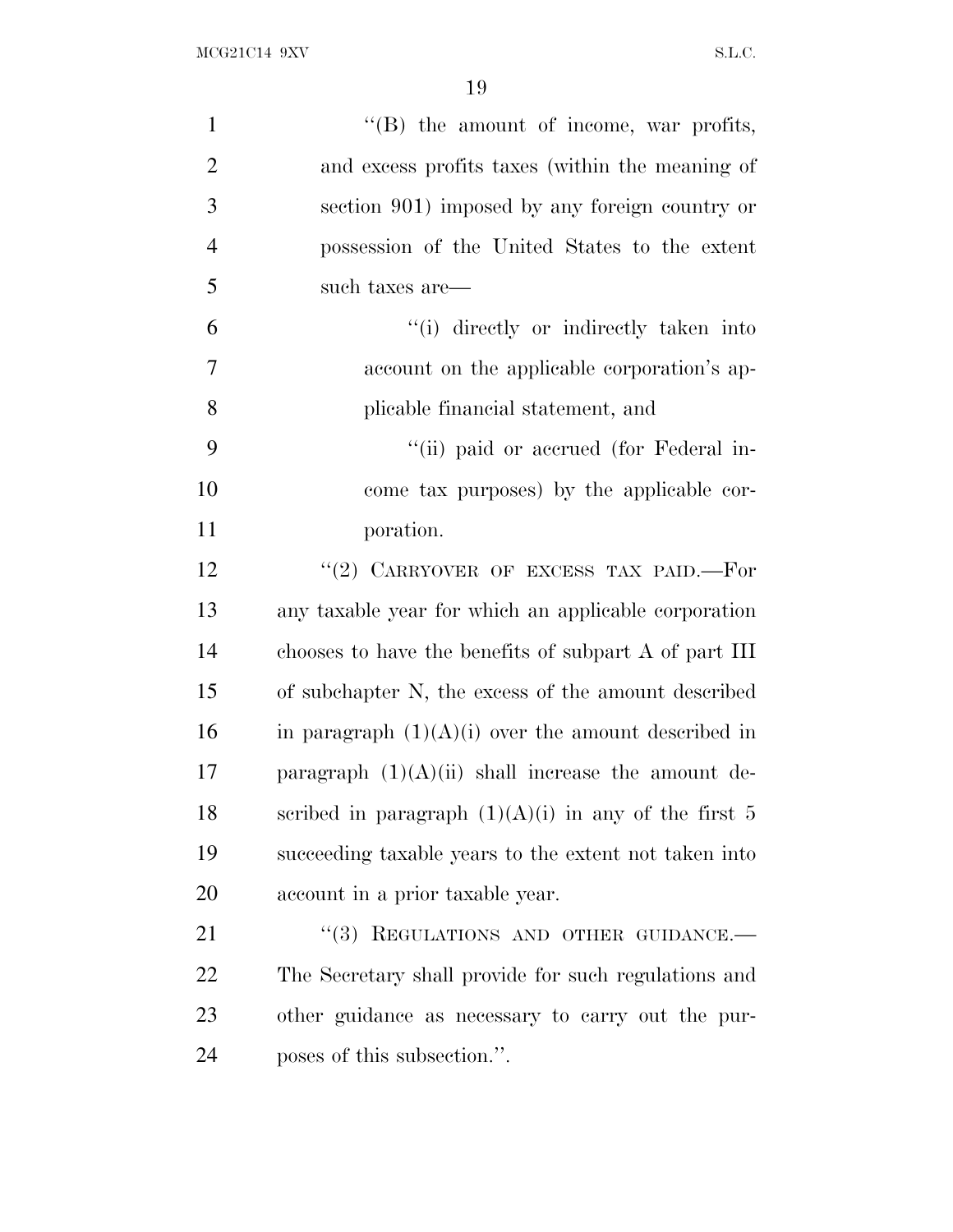| $\mathbf{1}$   | (d) TREATMENT OF GENERAL BUSINESS CREDIT.—           |
|----------------|------------------------------------------------------|
| $\overline{2}$ | Section $38(c)(6)(E)$ is amended to read as follows: |
| 3              | "(E) CORPORATIONS.—In the case of a                  |
| $\overline{4}$ | corporation—                                         |
| 5              | "(i) the first sentence of paragraph                 |
| 6              | $(1)$ shall be applied by substituting $25$          |
| 7              | percent of the taxpayer's net income tax as          |
| 8              | exceeds $$25,000'$ for 'the greater of' and          |
| 9              | all that follows,                                    |
| 10             | "(ii) paragraph $(2)(A)$ shall be applied            |
| 11             | without regard to clause $(ii)(I)$ thereof,          |
| 12             | and                                                  |
| 13             | "(iii) paragraph $(4)(A)$ shall be ap-               |
| 14             | plied without regard to clause $(ii)(I)$ there-      |
| 15             | $of.$ ".                                             |
| 16             | (e) CREDIT FOR PRIOR YEAR MINIMUM TAX LIABIL-        |
| 17             | ITY.                                                 |
| 18             | (1) IN GENERAL.—Section $53(e)$ is amended to        |
| 19             | read as follows:                                     |
| 20             | "(e) APPLICATION TO APPLICABLE<br>CORPORA-           |
| 21             | TIONS.—In the case of an applicable corporation—     |
| <u>22</u>      | "(1) subsection (b)(1) shall be applied by sub-      |
| 23             | stituting 'the net minimum tax for all prior taxable |
| 24             | years beginning after 2022' for 'the adjusted net    |